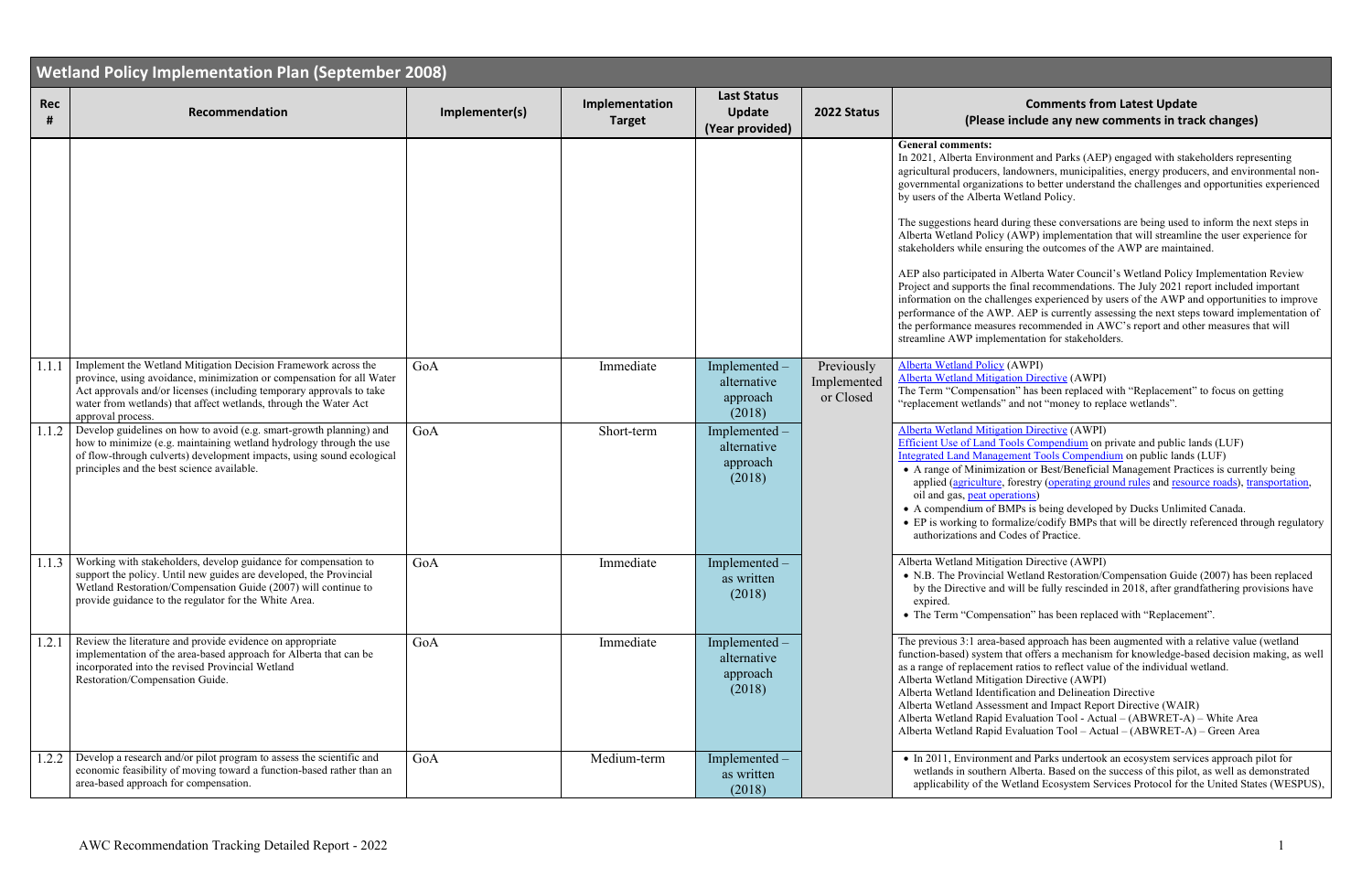• As part of Policy development, stakeholders supported an area -based approach with the wetland value to support regulatory decision making and establish wetland replacement requirements. As a result, rather than a pure area -based approach, I on a combination of physical area, relative wetland value (ecosystem ical loss.

> s been embedded within the wetland management system as a key tory decision making, as well as wetland conservation and restoration

tigation Directive (AWPI)

the department chose to pursue a wetland function -based approach to wetland management

• Replacement implemented as a combined Area - and Function -based approach. Area is e Alberta Wetland Identification and Delineation Directive and function using the ABWRET -A White Area and Green Area Tool.

> Offset Program and the related registry are under development. The ffset program is the pilot for the Conservation Offsets initiative der the provincial Water Act) is in progress (AWPI).

storation Directive sets out criteria for anyone wanting to restore for mitigation banking.

tem is not provided through approved bankers. Rather, it is enabled the signing authorities, as defined by the Professional Regulatory ating in accordance with the Directive.

y of approved restoration agents is required.

storation Directive (Verification) sets out the monitoring system. evelopment to monitor wetland banking projects from design to

rocedures have been developed to support system accountability and e policy goal/outcomes.

on Offset Program and the related Registry are under development. The n offset program is the pilot for the Conservation Offset Framework

tinues to engage with Agriculture and Forestry, Crop and Stock roducers/private landowners to explore appropriate mechanisms for g stewardship (including the Alternative Land Use Services Program.

• Alberta Merged Wetland Inventory (AMWI) - A data layer for wetland restoration g developed to augment the existing Inventory.

rks continues to work with a variety of key partners (municipalities, watersheds, etc.) toward establishment of a program for - and prioritized list of- wetland nities.

> ation or Best/Beneficial Management Practices are known to exist  $\alpha$  (operating ground rules and resource roads), transportation, oil and

nada (Alberta Boreal Office) is currently working to establish a

Alberta NAWMP to develop a project for the collection and review of be all sectors known to impact wetlands.

ment Practices Workshop

|       |                                                                                                                                                                                                                                        |     |             |                                                       | the department chose<br>in the province.<br>• As part of Policy dev<br>inclusion of relative<br>wetland replacement<br>replacement is based<br>function), and histori                |
|-------|----------------------------------------------------------------------------------------------------------------------------------------------------------------------------------------------------------------------------------------|-----|-------------|-------------------------------------------------------|--------------------------------------------------------------------------------------------------------------------------------------------------------------------------------------|
| 1.2.3 | If successful, incorporate the option of a function-based approach into<br>the revised Provincial Wetland Restoration/Compensation Guide.                                                                                              | GoA | Long-term   | Implemented -<br>as written $(2018)$                  | • Wetland function has<br>component of regulat<br>initiatives.<br>· Alberta Wetland Mit<br>• Replacement implem<br>determined using the<br>function using the Al                     |
| 1.3.1 | Explore a regulatory framework for mitigation banks as a compensation<br>option for wetland loss and, if established under the appropriate<br>legislative component, ensure these banks are appropriately regulated in<br>law.         | GoA | Medium-term | Implemented:<br>As written/<br>Alternative*<br>(2019) | Wetland Conservation C<br>wetland conservation of<br>Wetland Regulation (und                                                                                                         |
| 1.3.2 | If proceeding with mitigation banking, establish criteria for suitable<br>providers of mitigation banks and maintain a registry of approved<br>bankers.                                                                                | GoA | Medium-term | Implemented:<br>As written/<br>Alternative*<br>(2019) | • Alberta Wetland Res<br>wetlands, including f<br>• Assurance to the syst<br>through eligible signi<br>Organizations, opera<br>· Similarly, no registry                              |
| 1.3.3 | If proceeding with mitigation banking, set up a monitoring system to<br>support and help achieve the policy goal.                                                                                                                      | GoA | Medium-term | Implemented:<br>As written/<br>Alternative*<br>(2019) | · Alberta Wetland Rest<br>• A registry is under de<br>verification.<br>· Audit and tracking pr<br>enable tracking of the                                                             |
| 1.3.4 | Explore systems of trading wetland credits to provide mechanisms that<br>reward stewardship actions on private land as appropriate.                                                                                                    | GoA | Medium-term | Implemented:<br>As written/<br>Alternative*<br>(2019) | · Wetland Conservatio<br>wetland conservation<br>initiative.<br>• The Department cont<br>Sectors, as well as pr<br>encouraging/enabling                                              |
| 1.3.5 | Develop a repository of restoration opportunities.                                                                                                                                                                                     | GoA | Immediate   | Implemented:<br>As written/<br>Alternative<br>(2019)  | · Alberta Merged Wetl<br>opportunities is being<br>• Environment and Par<br>watersheds, etc.) tow<br>replacement opportui                                                            |
| 1.4.1 | Compile existing information on best practices through a review and<br>assessment of the literature and existing restoration, construction and<br>enhancement projects, within the last five to ten years in Alberta and<br>elsewhere. | GoA | Short-term  | Implemented -<br>alternative<br>approach<br>(2018)    | • A range of Minimiza<br>(agriculture, forestry<br>gas, peat operations).<br>· Ducks Unlimited Car<br>registry of these.<br>$\bullet$ EP is working with $A$<br>available BMPs acros |
| 1.4.2 | Provide guidelines on the best practices for restored, constructed and                                                                                                                                                                 | GoA | Short-term  | Implemented -                                         | Wetlands Best Managen                                                                                                                                                                |

AWC Recommendation Tracking Detailed Report - 2022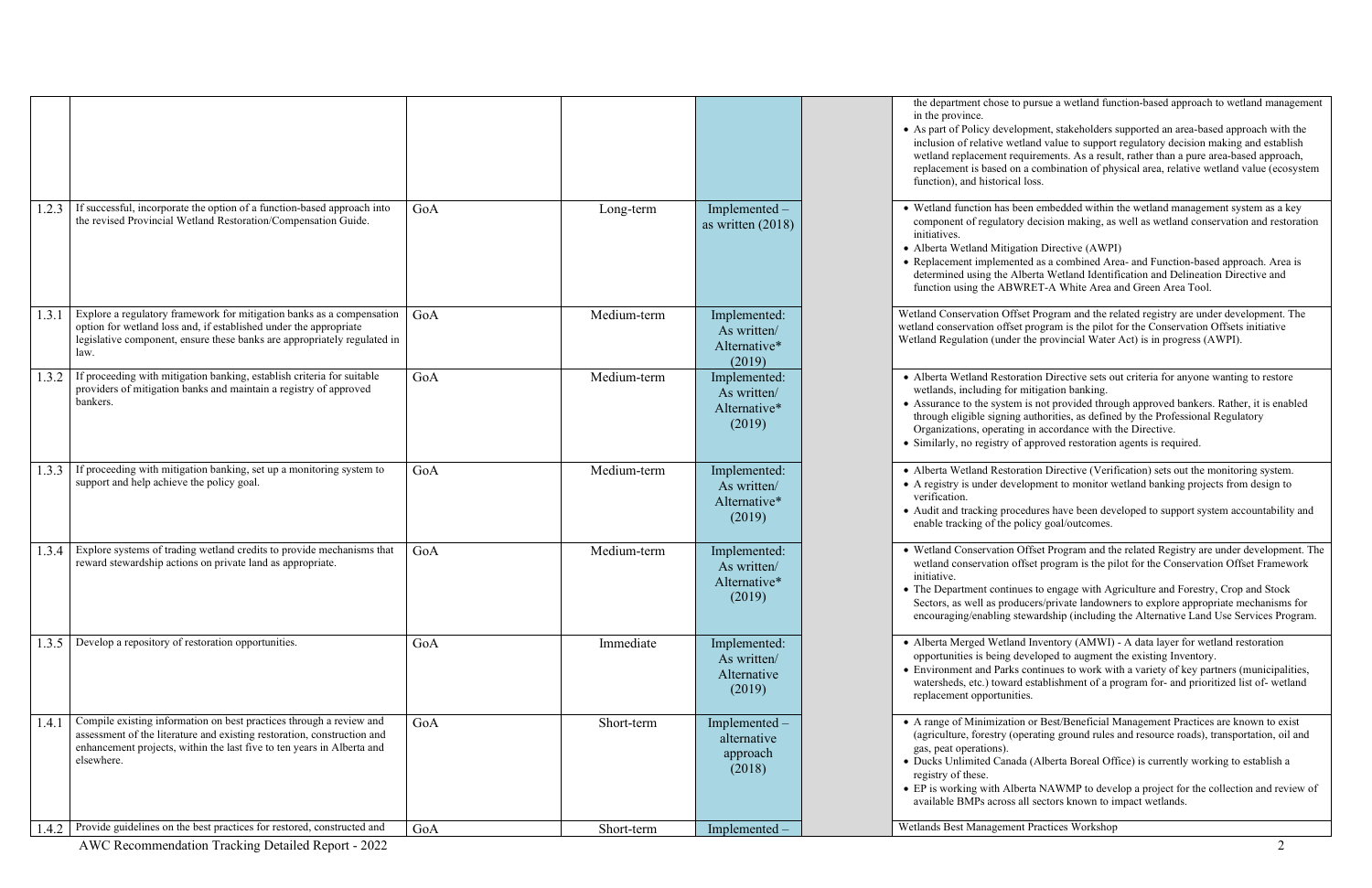|       | enhanced wetland design and monitoring for various landscapes.                                                                                                                                                                                                                       |                   |             | as written<br>(2018)                                 |                                        | Wetland offset directive<br>enhancement, securemen                                                                                                                                                                                                                                            |
|-------|--------------------------------------------------------------------------------------------------------------------------------------------------------------------------------------------------------------------------------------------------------------------------------------|-------------------|-------------|------------------------------------------------------|----------------------------------------|-----------------------------------------------------------------------------------------------------------------------------------------------------------------------------------------------------------------------------------------------------------------------------------------------|
| 1.4.3 | Develop consistent monitoring protocols, conditions for requirement<br>under the Water Act, and assessment tools to assess wetland health and<br>functions, for individual constructed, restored and enhanced wetlands,<br>and on a landscape level.                                 | GoA               | Medium-term | Implemented<br>as written<br>(2018)                  |                                        | · Various guidance pie<br>the overall Wetland I<br>Restoration, Construe<br>• These include the AI<br>expressed in directiv                                                                                                                                                                   |
| 2.1.1 | With stakeholders, develop a guidance framework for establishing<br>watershed and regional wetland objectives.                                                                                                                                                                       | GoA               | Short-term  | Implemented:<br>As written/<br>Alternative<br>(2019) |                                        | • Under development,<br>Use Planning Framey<br>plans Supported by V<br>partnership.<br>• EP has been actively<br>development of mun<br>priorities.                                                                                                                                            |
| 2.1.2 | Ensure that a sound knowledge foundation supports and informs the<br>objective-setting process, including inventory, watershed models and<br>other predictive tools.                                                                                                                 | GoA               | Medium-term | Implemented:<br>As written/<br>Alternative<br>(2019) |                                        | · Alberta Merged Wet<br>• Watershed Managem<br>• Alberta Wetland Rap<br>/ Green Area in prog<br>• Alberta Wetland Rap                                                                                                                                                                         |
| 2.1.3 | Examine how a watershed or water management plan developed under<br>the provisions of the Water Act, or any future revisions of those plans,<br>would recognize the Wetland Policy.                                                                                                  | GoA, WPACs        | Short-term  | Pending $-$ to be<br>completed<br>(2020)             | Pending $-$ to<br>be completed         | • Water management p<br>recommendations for<br>allocations), includin<br>wetland protection by<br>maintain wetland inte<br>· Watershed Managem<br>Wetland policy, and<br>province) include we<br>approval processes.<br>• The GoA has marked<br>the recommendation                            |
| 2.1.4 | Improve access to provincial wetland inventory information to<br>municipalities, industry, Watershed Planning and Advisory Councils, or<br>other multi-stakeholder groups, to use in the development of wetland<br>objectives for watershed management and other planning processes. | GoA               | Immediate   | Implemented -<br>as written<br>(2018)                | Previously<br>Implemented<br>or Closed | Alberta Merged Wetland<br>Alberta Wetland Rapid l<br>• Environment and Par<br>establishment of stan<br>integration, and ongo                                                                                                                                                                  |
| 2.2.1 | Incorporate wetland objectives from the watershed and/or regional scale<br>into the programs, initiatives and directives of the GOA and its partners.                                                                                                                                | GoA, WFL Partners | Short-term  | Pending $-$ to be<br>completed<br>(2019)             | Implemented<br>as written              | The Wetland Replac<br>replacement activiti<br>WRP prioritizes rep<br>medium and low pr<br>In 2020, seven wet<br>$\bullet$<br>hectares of restored<br>AEP supports WPA<br>$\bullet$<br>consensus input from<br>The GOA has incor<br>$\bullet$<br>directives and conti:<br>planning initiatives |
| 3.1.1 | Create and maintain a website repository of provincial, municipal and<br>federal legislative tools and directives, and common law pertaining to or<br>potentially impacting wetlands.                                                                                                | GoA               | Immediate   | Implemented –<br>alternative                         | Previously<br>Implemented              | <b>Alberta Wetland Policy</b>                                                                                                                                                                                                                                                                 |

es implemented (restoration) or under development (construction,  $ent$ ).

eces have been implemented or are under development, in support of Management System and for use with the Alberta Wetland retion, and Enhancement Directives.

BWRET-A, Index of Biological Integrity, and monitoring requirements es.

in support of the broader Wetland Management System. Led by Land work - Regional plans – specifically sub-regional and issue specific WPACs, NGOs [Watershed Management Planning,](http://aep.alberta.ca/water/programs-and-services/water-for-life/partnerships/watershed-planning-and-advisory-councils/watershed-management-planning.aspx) and NAWMP

engaged with AUMA, AAMDC, and individual municipalities toward development incided mechanisms for the determination of wetland management

tland Inventory (continuous improvement) nent Planning (LUF)

pid Evaluation Tool – Estimator (ABWRET-E) White Area completed ress<sup>1</sup>

pid Evaluation Tool – Predictor (ABWRET-P) in progress

plans are statutory documents under the Water Act and provide r consideration by AEP when making decisions (e.g. for water allocations), including the management plans can support y conducting analysis and including provisions and indicators to egrity by both GoA and municipalities in the plan area.

nent Plans are advisory (non-statutory) documents directed by the may recommend municipalities (primarily in the settled area of the etland protection in municipal statutory plans and development

d this as Implemented but the WPACs marked it as Pending. Therefore the remains pending.

d Inventory (subject to continuous improvement) Evaluation Tool – Estimate (ABWRET-E)

rks is currently working through the NAWMP partnership toward dards that will inform government and others in the development, oing enhancement of high-resolution wetland inventories.

efferent Program (WRP) has created priority maps to prioritize wetland ies in areas that have higher recent and historical wetland loss. The placing wetlands within watershed service areas based on high, iority levels. (Completed).

tland replacement projects were funded and completed totaling 158 l or new wetland habitat utilizing 3.7 million dollars of WRP funding AC work on Integrated Watershed Management Plans that require m regional stakeholders as part of the advice to government. rporated regional wetland objectives into AWP implementation inues to include wetland objectives in regional and sub-regional under the *Alberta Land Stewardship Act*.

**Implementation Web Page**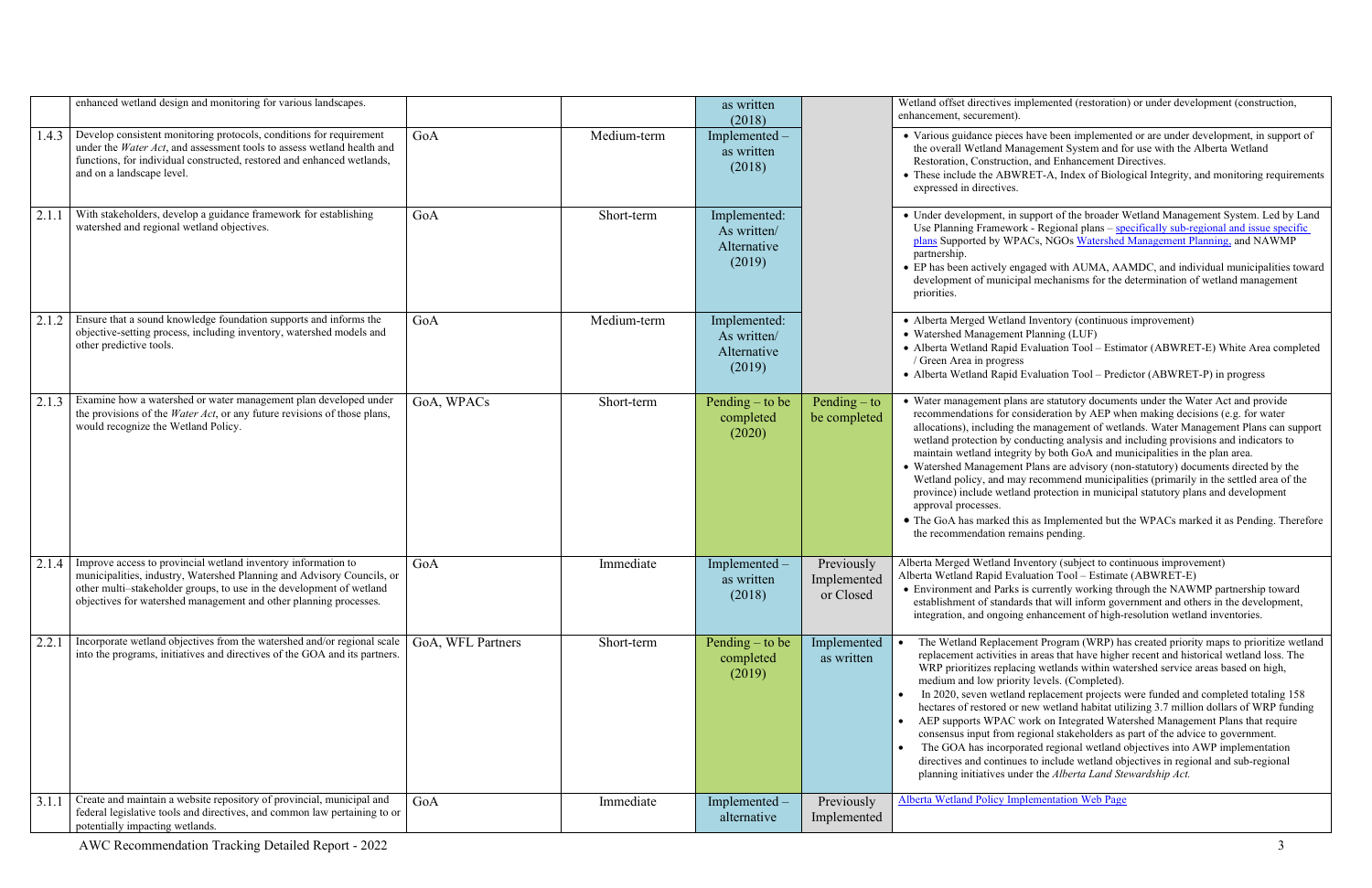• Alberta Wetland Mitigation Directive – reclamation only accepted if required under EPEA it commitment to reclaim back to wetland, not to equivalent land

or peatland reclamation published in 2015.

AWP Training provided to AEP and AER operations (approvals, (referrals), and compliance) on Wetland directives, guides, processes. inistrative Procedures published and available to staff.

es impacting wetlands in the Province of Alberta are subject to the ociated Wetland Policy Requirements. re required to follow the Alberta Wetland Policy regulatory

f Agriculture and Forestry, Municipal Affairs, and Energy have engaged to ensure their stakeholders are knowledgeable of their responsibilities .

Regulators AER have been involved in policy development and trained to vithin their respective processes. These include regulatory approvals, ent, and Resource Managers under the Water Act, Public Lands Act, and de: Alberta Wetland Mitigation Directive, Alberta Wetland Assessment and Impact Report Directive (WAIR) and Wetland Administrative Procedure .

> nent Act (MGA) is being modernized (completion 2017). EP staff is icipal Affairs to address water issues/concerns, including treatment of

ailable to municipalities include: conservation easements and Stepping er: A beneficial management practices guide for new development near

## zed MGA direction

*"The new MGA creates a new type of reserve, called Conservation Reserve, to protect icant lands such as wildlife corridors, significant tree stands or other environmentally significant features municipalities may wish to conserve. Municipalities will briate compensation to developers for Conservation Reserve, since the land will be set aside and protected instead of developed. The new Act will also provide clearer definitions and purposes for lands deemed Environment Reserve, and tools to*  boundaries earlier in the planning process to help in development."

ing engagement with municipal partners: AUMA, AAMDC, other ations/associations and individual municipalities. cipal/GOA collaborative "Guide to Municipal Wetland Conservation in completion

|       |                                                                                                                                                                                                                                                                                                                                                                                                                                                                                          |     |             | approach<br>(2018)                                   | or Closed |                                                                                                                                                                                                                                                                                                                                                                                |
|-------|------------------------------------------------------------------------------------------------------------------------------------------------------------------------------------------------------------------------------------------------------------------------------------------------------------------------------------------------------------------------------------------------------------------------------------------------------------------------------------------|-----|-------------|------------------------------------------------------|-----------|--------------------------------------------------------------------------------------------------------------------------------------------------------------------------------------------------------------------------------------------------------------------------------------------------------------------------------------------------------------------------------|
| 3.1.2 | Revise and update "Alberta's Wetlands: A Law and Policy Guide" to<br>incorporate the Alberta Wetland Policy.                                                                                                                                                                                                                                                                                                                                                                             | GoA | Medium-term | Implemented-<br>as written<br>(2018)                 |           | 2nd Edition completed February 2016 by A<br><b>NAWMP</b> Partnership.                                                                                                                                                                                                                                                                                                          |
| 3.1.3 | Establish and manage a process to review all appropriate legislation,<br>policies, directives and intergovernmental processes for consistency and<br>alignment with the Alberta Wetland Policy.                                                                                                                                                                                                                                                                                          | GoA | Medium-term | Implemented -<br>as written<br>(2018)                |           |                                                                                                                                                                                                                                                                                                                                                                                |
| 3.1.4 | When developing new regulatory or policy instruments, government<br>bodies and delegates will ensure that the policy is appropriately<br>incorporated in all areas of the province.                                                                                                                                                                                                                                                                                                      | GoA | Medium-term | Implemented -<br>as written<br>(2018)                |           | Alberta Wetland Policy, Implementation Pla<br>later.<br><b>Alberta Wetland Mitigation Directive</b>                                                                                                                                                                                                                                                                            |
| 3.1.5 | Integrate the policy into the determination of equivalent land capability<br>for the purposes of reclamation under the Environmental Protection and<br>Enhancement Act.                                                                                                                                                                                                                                                                                                                  | GoA | Immediate   | Implemented<br>as written<br>(2018)                  |           | • Alberta Wetland Mitigation Directive -<br>or PLA, and explicit commitment to recl<br>capability.<br>• Explicit guidance for peatland reclamation                                                                                                                                                                                                                             |
| 3.2.  | Build capacity in the regional regulatory approvals and inspection<br>system to successfully implement the Alberta Wetland Policy.                                                                                                                                                                                                                                                                                                                                                       | GoA | Immediate   | Implemented -<br>as written<br>(2018)                |           | Extensive and ongoing AWP Training provi<br>resource management (referrals), and compl<br>Internal Wetland Administrative Procedures                                                                                                                                                                                                                                           |
| 3.2.2 | When a government body or delegate is a proponent of a proposed<br>project or an activity that could impact a wetland, it will ensure that the<br>policy is implemented in the proposal and project or activity process.                                                                                                                                                                                                                                                                 | GoA | Immediate   | Implemented -<br>as written<br>(2018)                |           | • Any and all activities impacting wetland<br>Water Act and associated Wetland Polic<br>• All GOA entities are required to follow t<br>requirements.<br>• The Departments of Agriculture and For<br>to ensure their stakeholders are knowled                                                                                                                                   |
| 3.2.3 | Where a government body or delegate plays an approval, referral or<br>other role in a regulatory process (including public land dispositions),<br>the entity will ensure that the policy is implemented in the process.                                                                                                                                                                                                                                                                  | GoA | Immediate   | Implemented -<br>as written<br>(2018)                |           | Regulators with both AEP and AER have be<br>integrate policy tools within their respective<br>compliance/enforcement, and Resource Mar<br>EPEA. Key tools include: Alberta Wetland<br>and Impact Report Directive (WAIR) and W                                                                                                                                                 |
| 3.3.1 | Work with Municipal Affairs to strengthen the current requirements<br>under the Municipal Government Act where municipalities "may<br>consider" environmental matters in preparing their Municipal<br>Development Plans and are not required to consider environmental<br>matters when developing Area Structure Plans.                                                                                                                                                                  | GoA | Short-term  | Implemented:<br>As written/<br>Alternative<br>(2019) |           | • Municipal Government Act (MGA) is be<br>working with Municipal Affairs to addre<br>wetlands.<br>• Additional tools available to municipalit<br>Back from the Water: A beneficial mana<br>water bodies in Alberta's settled region.                                                                                                                                           |
| 3.3.2 | Work with Municipal Affairs to review the wetland conservation<br>provisions in the Land Use Policies under the Municipal Government<br>Act and consider broadening the environmental reserve and setback<br>provisions to allow for a range of uses to manage lands within<br>municipalities, including the protection of other environmental<br>purposes/components based on the best available science; or develop a<br>new Wetland Reserve, or Ecological Reserve dedication clause. | GoA | Short-term  | Implemented:<br>As written/<br>Alternative<br>(2019) |           | Extract from Modernized MGA direction<br>"The new MGA creates a new type of resery<br>environmentally significant lands such as w<br>environmentally significant features municip<br>have to provide appropriate compensation t<br>land will be set aside and protected instead<br>clearer definitions and purposes for lands d<br>determine the reserve boundaries earlier in |
| 3.3.3 | Set up a committee with municipalities, Métis Settlements and Summer<br>Villages to investigate how GOA can better support their efforts to<br>protect wetlands within their jurisdiction.                                                                                                                                                                                                                                                                                               | GoA | Short-term  | Implemented -<br>alternative<br>approach<br>(2018)   |           | • Regular and ongoing engagement with<br>municipal organizations/associations ar<br>· A NAWMP/Municipal/GOA collaboration<br>Alberta" nearing completion                                                                                                                                                                                                                       |

February 2016 by Arlene Kwasniak, and supported by the Alberta

 $\bf v$  (WPB) ation Directive (AWPI)

 $\gamma$ , Implementation Plan 2 Phase White Area first, Green Area 1 year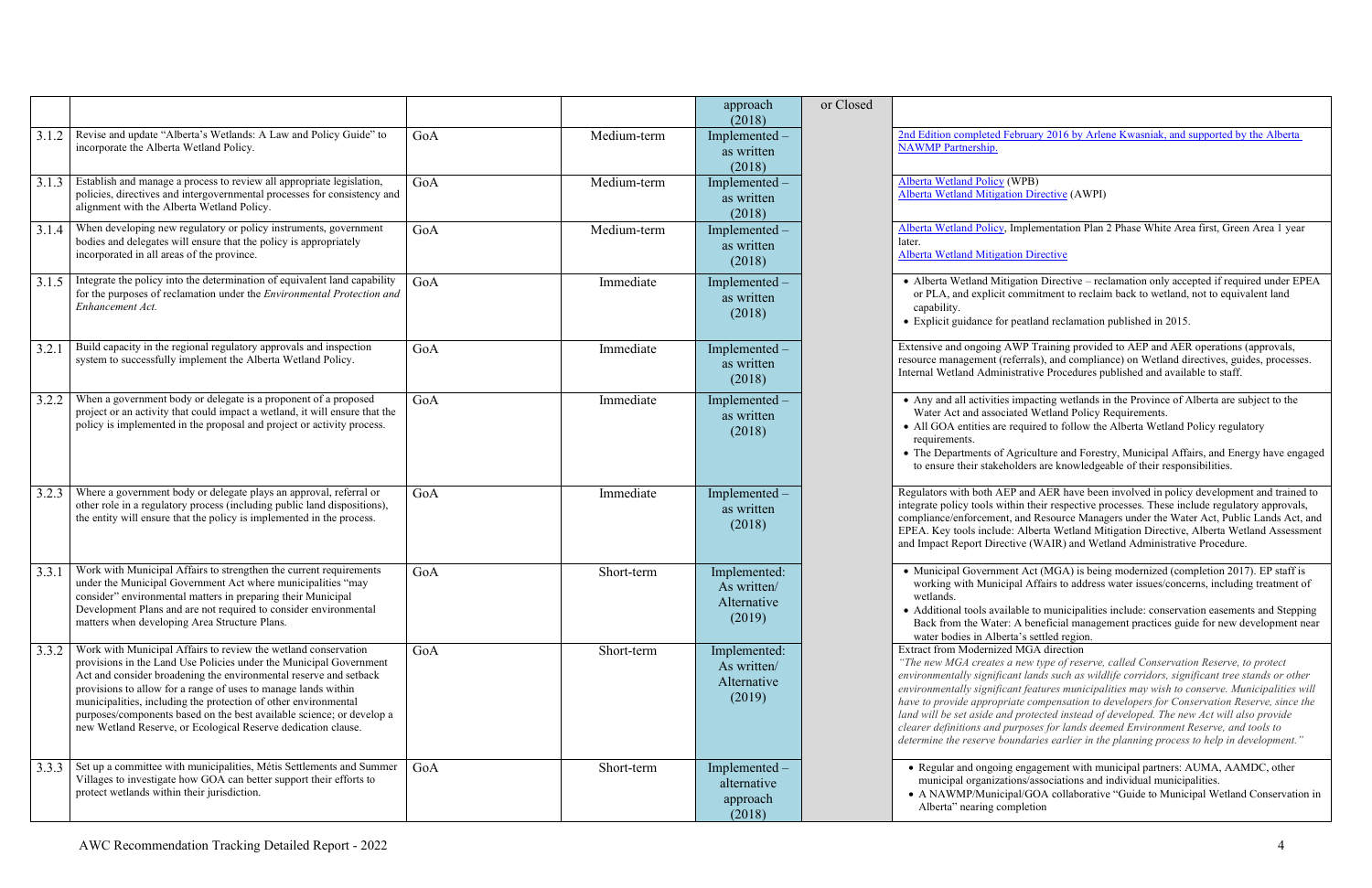ernized MGA: "The current MGA land-use policies will continue to *be phased out of force as new regional plans under the Alberta Land Stewardship Act come l* provide the authority, through regulation, to create land-use policies *for municipal planning matters that are not included in a regional plan under the Alberta* 

engagement with municipal partners: AUMA, AAMDC, other ons/associations, and individual municipalities. pal/GOA collaborative education and awareness project regarding regulator is in progress for completion March 31, 2017

development. The Alberta Wetland Policy is reasonably aligned with ever, Alberta does not govern Federal lands. tection/conservation program for Wetlands in Canada is through terfowl Management Plan (NAWMP) Canada

ly in progress, but through other delivery mechanisms: Mosquito  $\alpha$  with Municipalities; health conditions in conjunction with water ide use in conjunction with academia/research projects, and wetland Iberta Agriculture and Forestry.

lucation and Outreach Working Group, and targeted sub working al, Agriculture, Industry)

programs continue; plans exist to update materials as scheduled

wetland education field trips align with Alberta Education's grade 5

marsh dipping programs enable people of all ages to experience importance and investigate the creatures that inhabit them.

If Unlimited Canada (DUC) enables delivery of wetland education lents throughout Alberta.

ns were place-based and available to Calgary and area students only  $s$ sses and over 2,300 students).

vironment and Parks' Bow Habitat Station (BHS) and DUC

and deliver virtual wetland education programs for students across 200 classes and over 4,500 students from Fort McMurray to Medicine

sages reach thousands of people each year through BHS' strong platforms (Facebook, Instagram and Twitter).

es link to broader national and international initiatives (i.e. World

ure Producers/GOA(AEP/AAF) collaborative education and ander development for completion March 31, 2017.

be focused on compliance with regulatory requirements with a goal -compliance. Identified the need for a tool for landowners and ephemerals.

erspectives around drainage/conservation remains. Change expected over time.

Back from the Water: A Beneficial Management Practices Guide for Near Water Bodies in Alberta's Settled Region. mental Beneficial Management Practices; Crops and wetland;

| 3.3.4 | Revise the Land-Use Framework to require municipal land use plans,<br>including the Municipal Development Plan, bylaws (including zoning<br>bylaws), and actions to reflect and incorporate the Alberta Wetland<br>Policy. | GoA | Short-term  | Implemented -<br>alternative<br>approach<br>(2018)   | This is under active conside<br>Extract from MGA Modern<br>be phased out of force as no<br>into force. The MGA will pi<br>for municipal planning mai<br>Land Stewardship Act."                                                                                                                                                                                                                                                                                                                                          |
|-------|----------------------------------------------------------------------------------------------------------------------------------------------------------------------------------------------------------------------------|-----|-------------|------------------------------------------------------|-------------------------------------------------------------------------------------------------------------------------------------------------------------------------------------------------------------------------------------------------------------------------------------------------------------------------------------------------------------------------------------------------------------------------------------------------------------------------------------------------------------------------|
| 3.3.5 | Develop and implement an education and awareness program for<br>municipalities to review and align with provincial legislation and<br>directives.                                                                          | GoA | Short-term  | Implemented -<br>as written<br>(2018)                | • Regular and ongoing e<br>municipal organization<br>· A NAWMP/Municipal<br>regulatory compliance                                                                                                                                                                                                                                                                                                                                                                                                                       |
| 3.3.6 | Review the federal wetland policy and ensure there is congruence with<br>the provincial policy on federal lands in Alberta.                                                                                                | GoA | Medium-term | Implemented<br>as written<br>(2018)                  | • Done during policy de<br>federal policy. Howeve<br>• Most significant proted<br>North American Water                                                                                                                                                                                                                                                                                                                                                                                                                  |
| 3.3.7 | Provide guidance that considers wetlands and mosquito abatement,<br>health considerations, pesticide use and wetland drainage practices.                                                                                   | GoA | Medium-term | $Closed - not$<br>appropriate<br>(2018)              | These pieces are variously<br>abatement in conjunction w<br>quality initiatives; pesticide<br>drainage practices with Alb                                                                                                                                                                                                                                                                                                                                                                                               |
| 4.1.1 | Create a wetland education plan that provides an overarching<br>framework for developing and coordinating wetland education and<br>outreach activities to targeted audiences.                                              | GoA | Immediate   | Implemented:<br>As written/<br>Alternative<br>(2019) | NAWMP Partnership Educ<br>groups (Public, Municipal,                                                                                                                                                                                                                                                                                                                                                                                                                                                                    |
| 4.1.2 | Continue to develop, update and deliver wetland education material for<br>grades 5, 8 and 12 school curriculums.                                                                                                           | GoA | Short-term  | $Closed - not$<br>appropriate<br>(2018)              | School wetland education p<br>(continuous improvement).<br>· Place-based, in-person we<br>science Programs of Study.<br>· Place-based, in-person ma<br>wetlands, discover their im<br>• Partnership with Ducks U<br>programs to grade 5 studen<br>- From 2015-18, programs<br>(reaching nearly 100 classe<br>- Since 2021, Alberta Envir<br>collaborated to develop and<br>Alberta (reaching nearly 20<br>Hat).<br>· Wetland education messa<br>presence on social media p<br>-When possible, messages 1<br>Water Day). |
| 4.1.3 | Develop and use targeted education, awareness and compliance<br>programs, including social-based marketing programs, to discourage<br>draining of ephemeral water bodies and other wetlands.                               | GoA | Short-term  | Implemented -<br>alternative<br>approach<br>(2018)   | · A NAWMP/Agriculture<br>awareness project is und<br>• Education project to be<br>reduce instances of non-<br>approvers to identify ep<br>• Need to shift public per<br>to occur incrementally o                                                                                                                                                                                                                                                                                                                        |
| 4.1.4 | Develop, communicate and share beneficial management practices for<br>activities in and around wetlands.                                                                                                                   | GoA | Short-term  | Implemented:<br>As written/<br>Alternative           | Municipal: Stepping B<br>New Development Nea<br>Agriculture: Environm                                                                                                                                                                                                                                                                                                                                                                                                                                                   |

## ideration, as part of the regional planning process.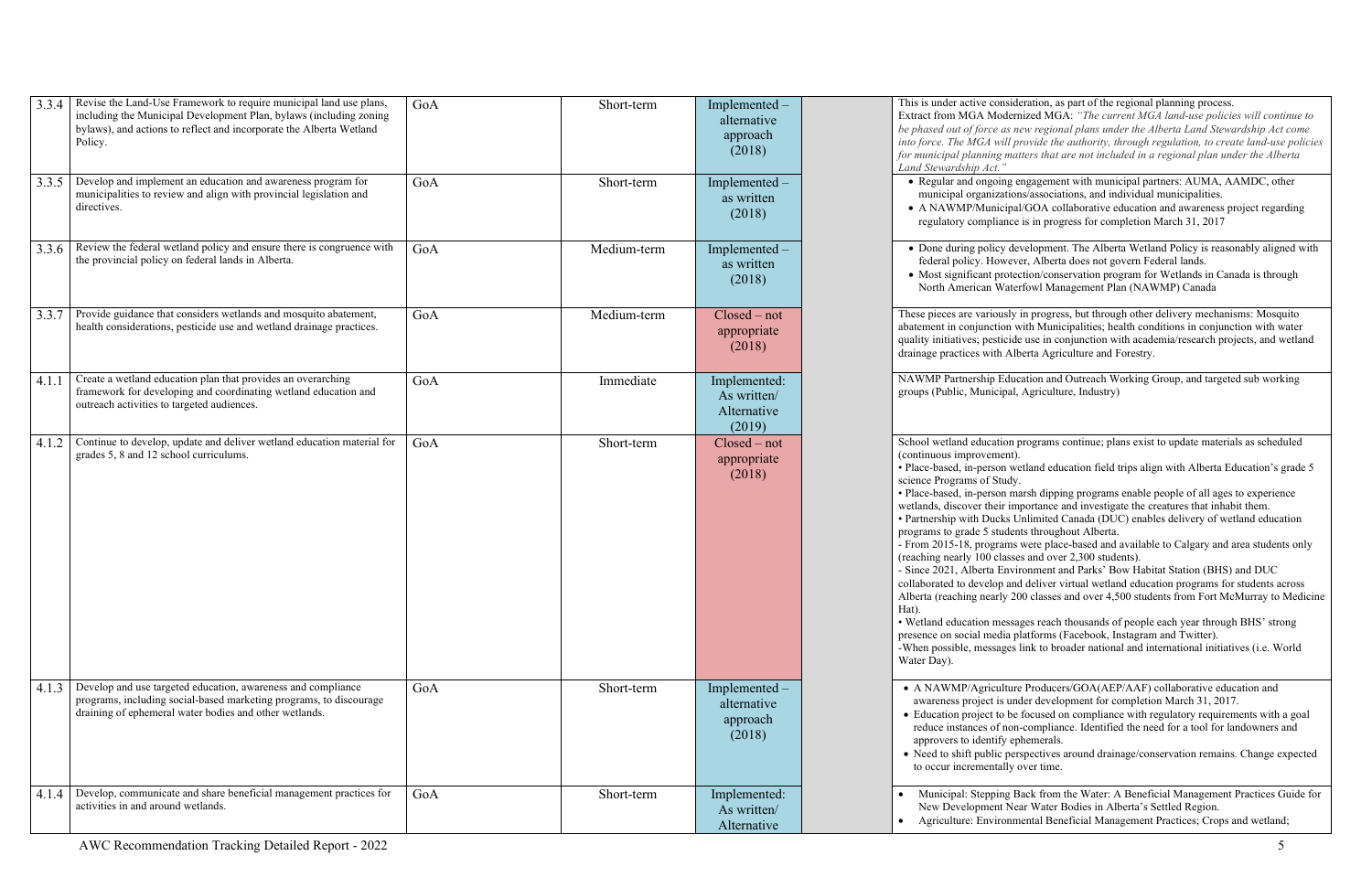unity marketing is not being considered at this time. However, it may be used as part of the roll -out of NAWMP education and awareness initiatives.

are currently set to examine the immediate value of wetlands (including odies) to agricultural producers and private landowners.

Mack from the Water: A beneficial management practices guide for new er bodies in Alberta's settled region

hental Beneficial Management Practices including Crops and wetland;

s: Water Ministerial Regulation's Codes of Practice, to be updated, in policy needs.

-term wetland policy monitoring, which enables the evaluation and is improvement) components of the system.

ts will be considered as part of the Wetland Research Strategy. Priority

red function of all wetlands (including ephemerals) to landowners to be ined through a number of pending research projects.

exist through Alberta Agriculture and Forestry programs (Growing ipalities (ALUS), Ducks Unlimited Canada (wetland restoration) and

with partners, including municipalities and NAWMP to identify inication of existing programs and opportunities, as well as evaluating proaches for incentivizing stewardship.

Grant Program added to AEP Stewardship Grants

ist and have been developed through Alberta Agriculture and Forestry g Forward 2), Municipal Affairs (ALUS), Ducks Unlimited Canada (wetland other partners. Continuous improvement occurring for all

arks is working to establish a wetland restoration offset program

|       |                                                                                                                                                                                                                                                                                             |               |             | (2019)                                               | Livestock and wetla<br>EP is working with<br>conditions within re                                                                                         |
|-------|---------------------------------------------------------------------------------------------------------------------------------------------------------------------------------------------------------------------------------------------------------------------------------------------|---------------|-------------|------------------------------------------------------|-----------------------------------------------------------------------------------------------------------------------------------------------------------|
| 4.1.5 | Integrate the wetland education plan with existing programs like Cows<br>and Fish and the Alberta Stewardship Network, and disseminate it to<br>other organizations, government departments and stakeholder<br>organizations.                                                               | GoA           | Medium-term | Implemented:<br>As written/<br>Alternative<br>(2019) | NAWMP Partnership E<br>Municipal, Agriculture,<br>knowledge and educatio                                                                                  |
| 4.1.6 | Work with First Nations, Métis Settlements and other Aboriginal<br>communities and individuals to develop an increased awareness of<br>wetland values and functions using traditional knowledge and<br>ecological perspectives.                                                             | GoA, FN, MSGC | Medium-term | Implemented:<br>As written/<br>Alternative<br>(2019) | • The work with Métis<br>been somewhat delay<br>• First Nations land fa<br>• First Nations are con                                                        |
| 4.2.1 | Develop education and communication materials and programs on the<br>Water Act and the value of ephemeral water bodies, appropriate for the<br>intended audience.                                                                                                                           | GoA           | Short-term  | Implemented:<br>As written/<br>Alternative<br>(2019) | · A NAWMP/Agricult<br>including the value o<br>2017.<br>• A wetland fact sheet                                                                            |
| 4.2.2 | Using the social-based community marketing approach, incorporate<br>education and communication materials on the value of ephemeral<br>water bodies into education initiatives, where appropriate.                                                                                          | GoA           | Immediate   | Implemented:<br>As written/<br>Alternative<br>(2019) | · Social based commu<br>used as part of the ro<br>• Two key initiatives a<br>ephemeral water bod                                                          |
| 4.2.3 | Develop and communicate beneficial management practices and/or<br>codes of practice for activities around ephemeral water bodies when<br>they are dry, such as grazing, haying, hunting and gathering, linear<br>disturbance, etc.                                                          | GoA           | Medium-term | Implemented:<br>As written/<br>Alternative<br>(2019) | Municipal: Stepping Ba<br>development near water<br>Agriculture: Environme<br>Livestock and wetland<br>Up Stream Oil and Gas:<br>view of the policy and p |
| 4.2.4 | Determine performance measures and annually review education<br>initiatives to determine beneficial management practice adoption.                                                                                                                                                           | GoA           | Long-term   | $Closed - not$<br>appropriate<br>(2018)              | Captured as part of long<br>adjustment (continuous                                                                                                        |
| 4.2.5 | Undertake research to better understand the value and functions of<br>ephemeral water bodies, their status including their rate of occurrence<br>and/or loss, and the cumulative impact of current and future impacts<br>including climate change.                                          | GoA           | Long-term   | $Closed - not$<br>appropriate<br>(2018)              | • Ephemerals projects<br>to be established.<br>• Immediate value and<br>more closely examin                                                               |
| 5.1.1 | Identify, review and communicate (i.e. develop a landowner directory)<br>of existing incentives, including matters relating to tax assessment (e.g.<br>conservation easement and agriculture property tax issues) to encourage<br>the protection, conservation and restoration of wetlands. | GoA           | Immediate   | Implemented:<br>As written/<br>Alternative<br>(2019) | • Many incentives exis<br>Forward 2), Municip<br>other partners.<br>• EP will be working<br>avenues for commun<br>new options and app                     |
| 5.1.2 | Develop a Wetland Stewardship recognition program as an incentive by<br>identifying, encouraging, promoting and awarding innovative and<br>effective wetland protection, conservation and restoration efforts by<br>governments, industry, conservation organizations and individuals.      | GoA           | Medium-term | Implemented:<br>As written/<br>Alternative<br>(2019) | Wetland Stewardship G                                                                                                                                     |
| 5.2.1 | Undertake a review of existing and new incentives in Alberta and other<br>jurisdictions to explore the development of new incentives including<br>market incentives that encourage protecting, conserving and restoring<br>wetlands.                                                        | GoA           | Short-term  | Implemented:<br>As written/<br>Alternative<br>(2019) | • Many incentives exis<br>programs (Growing)<br>(wetland restoration)<br>programs.<br>• Environment and Pa                                                |

tland<br>th sectors to identify and codify BMPs that will be directly linked to regulatory approvals.

Education and Outreach Network, including networking groups (Public, h, Industry). The goal is to identify and share existing and new wetland ion work and avoid duplication of work.

tis Settlements links with Municipal awareness and knowledge; this has ayed by Green Area implementation.

falls under federal jurisdiction; GOA does not govern Federal lands. ensulted when activities in wetlands occur on Crown land.

alture/GOA(AEP/AAF) collaborative education and awareness project, of ephemeral wetlands, is under development for completion March 31,

et has been developed for agricultural producers and private landowners.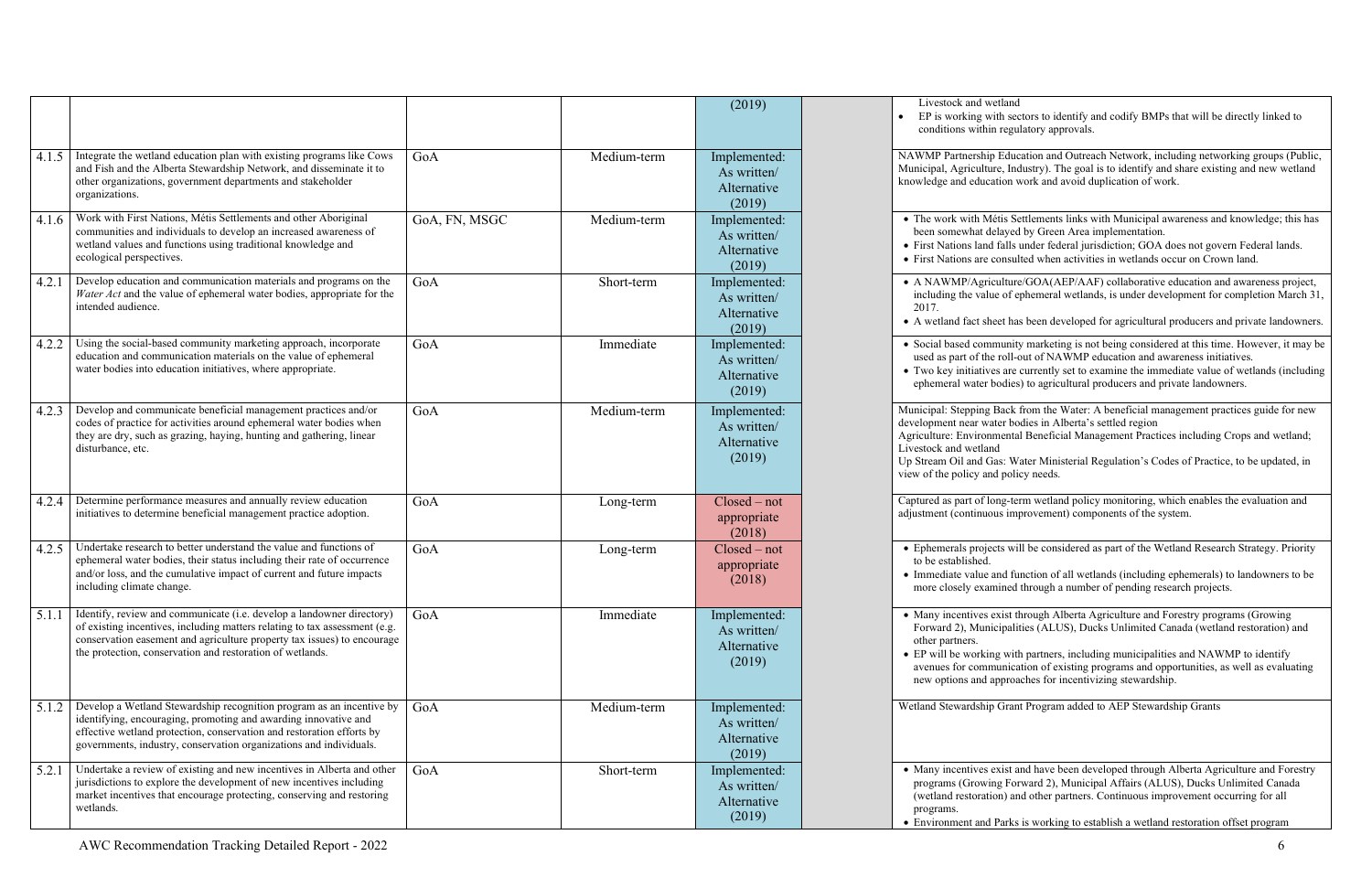through its Conservation Offset Framework, which will establish credit -based incentives land restoration in the province.

> Conservation Offsets Framework and wetland specific Wetland ogram

ory context, the need for conservation easements is considered relatively limited, and likely most applicable to securement of existing, at risk, high -value wetlands. er considered during development of outstanding replacement Directives ancement, construction) and related Guides.

• Included in the Alberta Wetland Policy – up to 10% of wetland in lieu funds may be estorative measures, including research.

• Alberta Wetland Mitigation Directive – wetland research may be funded from the In-Lieu ount.

ort of the Alberta Land Institute, a Wetland Research Strategy is under

ing, as part of the Alberta Wetland Policy Implementation process, and to onment and Parks has authority or influence.

Strategy is under development through the Alberta Land Institute. Some proportion of funding will be available once the GOA Wetland In -Lieu Replacement Account

> ed they will be made available on the Alberta Wetland Policy page

tiveness research will be considered as part of the Wetland Research to be established. The Wetland Research Strategy is currently under

have been implemented, as a means of testing the success of restoration regulatory approvals. sification System

erta Wetland Policy Implementation web page, under the Wetland d regularly communicated at training and outreach sessions.

ry standards conversation has been kicked off by Alberta NAWMP ntly includes EP, AF, Environment Canada, Ducks Unlimited, and

[Alberta Merged Wetland Inventory](http://aep.alberta.ca/forms-maps-services/maps/resource-data-product-catalogue/biophysical.aspx) - Subject to continuous improvement

and Inventory

|       |                                                                                                                                                                                                                                                       |     |             |                                                      | through its Conser<br>for proactive wetla                                                                                     |
|-------|-------------------------------------------------------------------------------------------------------------------------------------------------------------------------------------------------------------------------------------------------------|-----|-------------|------------------------------------------------------|-------------------------------------------------------------------------------------------------------------------------------|
| 5.2.2 | Undertake a review of the use of mitigation banking and credit trading<br>in other jurisdictions to determine if such market-based mechanisms<br>create monetary value and provide incentive for landowners to protect<br>wetlands.                   | GoA | Medium-term | Implemented:<br>As written/<br>Alternative<br>(2019) | Development of the C<br><b>Restoration Offset Pro</b>                                                                         |
| 5.2.3 | Explore incentives to reduce costs (e.g. expenses/fees for legal,<br>planning, surveying and accounting) that are a barrier to using<br>conservation easements. GOA could provide incentives to cover costs.                                          | GoA | Medium-term | Implemented:<br>As written/<br>Alternative<br>(2019) | • Given the regulate<br>limited, and likely<br>• This will be furthe<br>(securement, enha                                     |
| 5.2.4 | Explore the development of incentive programs to encourage academia,<br>industry and others to undertake research and innovation projects to<br>improve all aspects of wetland management.                                                            | GoA | Medium-term | Implemented:<br>As written/<br>Alternative<br>(2019) | • Included in the Al<br>allocated to non-re<br>· Alberta Wetland M<br>Replacement acco<br>• Through the suppo<br>development. |
| 5.3.1 | All GOA departments and agencies should review and revise relevant<br>policies, programs, directives, statutes and departmental or agency<br>regulations to identify and remove disincentives to wetland protection,<br>conservation and restoration. | GoA | Short-term  | Implemented:<br>As written/<br>Alternative<br>(2019) | In progress and ongoi<br>the extent that Enviro                                                                               |
| 6.1.1 | Develop and fund a wetland research plan that identifies current<br>research needs and priorities.                                                                                                                                                    | GoA | Short-term  | Implemented:<br>As written/<br>Alternative<br>(2019) | A Wetland Research :<br>proportion of funding<br>has been established.                                                        |
| 6.1.2 | Create a mechanism to distribute the results of wetland research and<br>monitoring to water and land managers.                                                                                                                                        | GoA | Medium-term | Implemented:<br>As written/<br>Alternative<br>(2019) | As items are identified<br>Implementation web 1                                                                               |
| 6.1.3 | Promote research efforts to better understand effectiveness of<br>restoration activities.                                                                                                                                                             | GoA | Medium-term | Implemented-<br>as written<br>(2018)                 | • Restoration effecti<br>Strategy. Priority t<br>development.<br>• Audit processes ha<br>projects linked to                   |
| 6.2.1 | Establish a wetland classification system (or systems) that reflect all<br>areas of Alberta and that meets the needs of stakeholders.                                                                                                                 | GoA | Immediate   | Implemented-<br>as written<br>(2018)                 | <b>Alberta Wetland Clas</b>                                                                                                   |
| 6.2.2 | Communicate the classification system to stakeholders and use it in<br>wetland inventories, landscape assessments and other tools.                                                                                                                    | GoA | Short-term  | Implemented-<br>as written<br>(2018)                 | Available on the Albe<br>Assessment Stage and                                                                                 |
| 6.3.1 | Develop provincial wetland inventory data standards, including how<br>frequently inventories will be repeated.                                                                                                                                        | GoA | Immediate   | Implemented:<br>As written/<br>Alternative<br>(2019) | The data and inventor<br>partnership and currer<br>ABMI.                                                                      |
| 6.3.2 | Develop a seamless provincial wetland inventory of the distribution of<br>wetland classes in Alberta.                                                                                                                                                 | GoA | Medium-term | Implemented -<br>as written<br>(2018)                | Alberta Merged Wetla                                                                                                          |
| 6.3.3 | Disseminate provincial wetland inventories to municipalities, industry,                                                                                                                                                                               | GoA | Immediate   | Implemented                                          | Alberta Merged Wetla                                                                                                          |

AWC Recommendation Tracking Detailed Report - 2022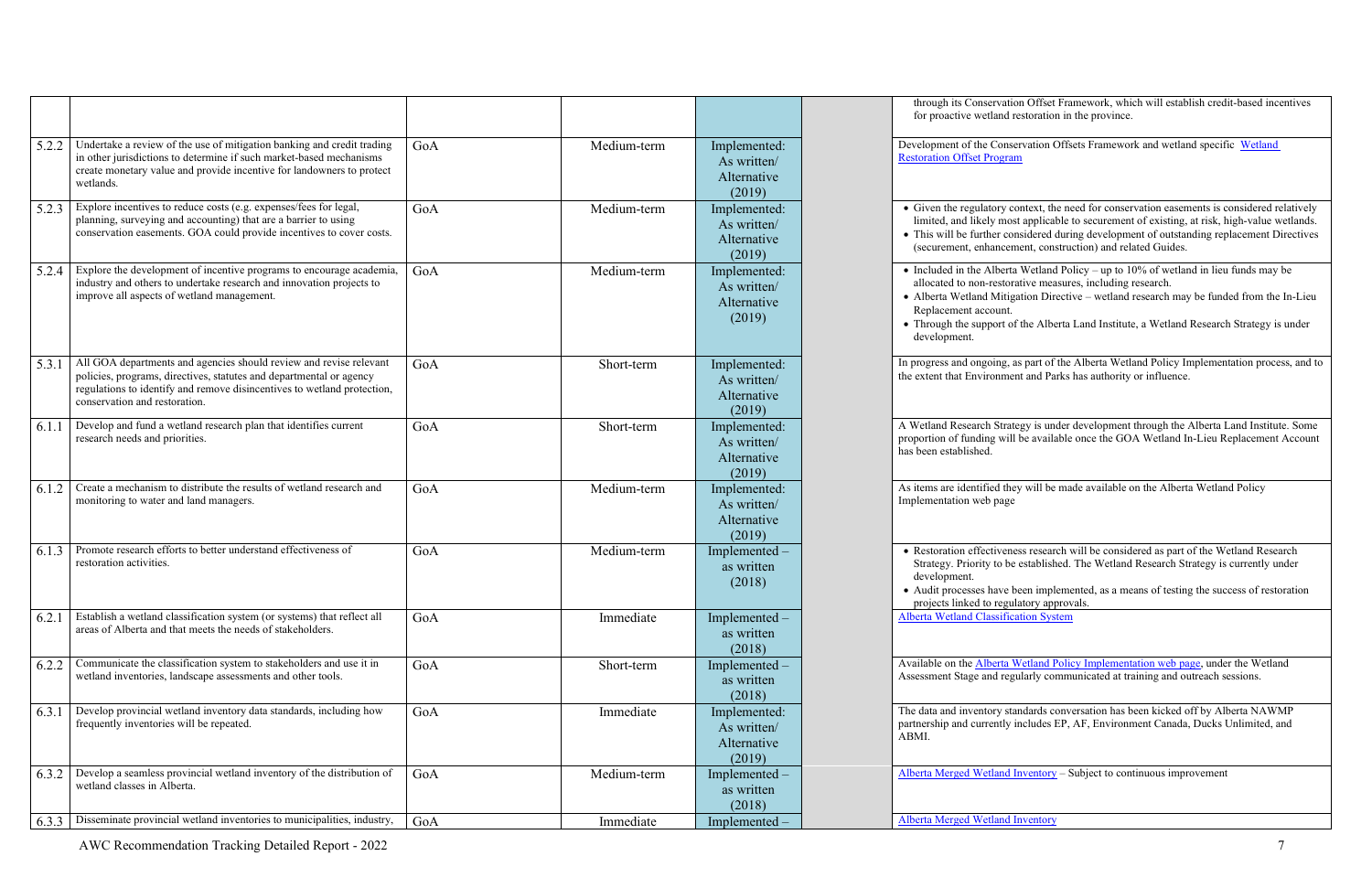[Alberta Wetland Rapid Evaluation Tool](http://geodiscover.alberta.ca/Viewer/?Viewer=GDA) – Estimator (ABWRET-E) – White Area available, – Subject to continuous improvement.

ta Wetland Policy Implementation web page, under the Wetland ve Alignment Stage

mprovement

AER operations have been involved with the in[tegration of the Policy into Approvals](http://aep.alberta.ca/water/programs-and-services/wetlands/documents/AlbertaWetlandMitigationDirective-Jul2016.pdf) *ds Act, EPEA*). Key tools include: <u>Alberta Wetland Mitigation</u> land Assessment and Impact Report Directive (WAIR) and Wetland are. Wetland inventory data are being submitted for eventual Alberta Merged Wetland Inventory (AMWI) database.

ed wetland inventory data is being submitted and stored for eventual Alberta Merged Wetland Inventory (AMWI) database.

have been developed: Alberta Wetland Assessment and Impact Report Alberta Wetland Identification and Delineation Directive; Alberta Wetland Rapid Evaluation Tool - Actual (ABWRET-A) for the White Area and Green

> sessment tool for restored wetlands is under consideration. to continuous improvement and refinement.

support both the Wetland Management System and broader policy scientist was recently hired by the Environmental Monitoring and ersee the Wetland Monitoring Program.

art of the ongoing policy evaluation process, as supported by regulatory nonitoring information captured through EMSD.

by WPACs, with direction from GOA

C NGO's Watershed Management Planning

e component of Lake Watershed Management Policy, to be developed

ip Education & Outreach Network, including networking groups Agriculture, Industry). The goal is to identify and share wetland cation, including water quality and supply.

ertake additional research projects in the near future that will provide ading of wetlands and their functions at a more localized scale.

Replacement Agent"

Agents cease to exist as of April 2017. Instead, projects will be or grant basis, whereby any wetland replacement project must be d by a practicing professional.

ncies for authorization on replacement projects will be administered by 10 professional organizations - Professional Practice Standard for Wetland Science, Design

> vith all interested stakeholders. Alberta Wetland Restoration Directive nstruction Directive in progress. Enhancement Directive will follow. on th[e Alberta Wetland Policy Implementation web page](http://aep.alberta.ca/water/programs-and-services/wetlands/alberta-wetland-policy-implementation.aspx) upon

reed with approval of the Alberta Wetland Policy. The Wetland er development, will further encourage such research and development.

|       | First Nations, Métis Settlements and other Aboriginal communities for<br>use in their planning and development activities, as soon as available.                                                                                                                                                                                                                         |            |             | as written<br>(2018)                                 | <b>Alberta Wetland Rapid</b><br>Green Area in progress<br>Available on the <b>Albert</b><br>Planning and Legislativ<br>Subject to continuous in                                |
|-------|--------------------------------------------------------------------------------------------------------------------------------------------------------------------------------------------------------------------------------------------------------------------------------------------------------------------------------------------------------------------------|------------|-------------|------------------------------------------------------|--------------------------------------------------------------------------------------------------------------------------------------------------------------------------------|
| 6.3.4 | Where applicable, through the Environmental Impact Assessment<br>process under the Environmental Protection and Enhancement Act,<br>ensure any required wetland inventories are conducted using the<br>provincial inventory and classification standards, and that such data are<br>supplied to the GOA for compilation in the provincial wetland<br>inventory database. | GoA        | Medium-term | Implemented -<br>alternative<br>approach<br>(2018)   | AEP and AER operation<br>(Water Act, Public Land<br>Directive, Alberta Wetla<br>Administrative Procedu<br>incorporation with the A                                             |
| 6.3.5 | Classify and incorporate into the provincial wetland inventory any<br>restored, constructed and enhanced wetlands.                                                                                                                                                                                                                                                       | GoA        | Long-term   | Implemented:<br>As written/<br>Alternative<br>(2019) | Restored and constructe<br>incorporation with the A                                                                                                                            |
| 6.4.1 | Develop a standardized methodology, appropriate indicators, and<br>guidance material for conducting individual and landscape-level<br>wetland health assessments.                                                                                                                                                                                                        | GoA        | Short-term  | Implemented:<br>As written/<br>Alternative<br>(2019) | • Directives and tools<br>Directive (WAIR); /<br>Wetland Rapid Eval<br>Area.<br>• A wetland health ass<br>• All tools are subject                                              |
| 6.4.2 | Where appropriate, develop long-term wetland monitoring programs for<br>assessing wetland health.                                                                                                                                                                                                                                                                        | GoA        | Medium-term | Implemented:<br>As written/<br>Alternative<br>(2019) | Under development, to<br>evaluation. A wetland s<br>Science Division to ove                                                                                                    |
| 6.4.3 | Periodically evaluate, at various scales, the rate and extent of wetland<br>degradation and loss, as well as any associated watershed impairment.<br>This information should be integrated with other State of the Watershed<br>reporting and planning processes.                                                                                                        | GoA, WPACs | Long-term   | Implemented:<br>As written/<br>Alternative<br>(2019) | • To be executed as pa<br>data and inventory/n<br>• Under development<br>• Supported by WPA<br>• Likely to comprise a<br>in the near future.                                   |
| 6.4.4 | Improve understanding of the relationship of wetlands to ground and<br>surface water quality and supply.                                                                                                                                                                                                                                                                 | GoA        | Short-term  | Implemented:<br>As written/<br>Alternative<br>(2019) | · NAWMP Partnershi<br>(Public, Municipal,<br>knowledge and educ<br>• DUC and EP to unde<br>additional understan                                                                |
| 6.5.1 | Develop criteria, an accreditation process and a registry to promote the<br>development of Wetland Restoration and Construction Agencies.                                                                                                                                                                                                                                | GoA        | Short-term  | Implemented:<br>As written/<br>Alternative           | To be termed "Wetland<br>Wetland Replacement A<br>executed on a contract o<br>overseen and authorized<br>Standards and competer<br>10 professional organiza<br>and Engineering |
| 6.5.2 | Hold awareness and training workshops with interested parties to<br>improve expertise and share learnings on wetland restoration,<br>construction and enhancement techniques, and in what is required to<br>become accredited.                                                                                                                                           | GoA        | Short-term  | Implemented -<br>as written<br>(2018)                | Ongoing engagement w<br>recently completed. Cor<br>These will be available<br>completion.                                                                                      |
| 6.5.3 | Encourage research, development and continuous improvement of<br>restoration, construction and enhancement techniques.                                                                                                                                                                                                                                                   | GoA        | Medium-term | Implemented:                                         | Many projects commen<br>Research Strategy, unde                                                                                                                                |

AWC Recommendation Tracking Detailed Report - 2022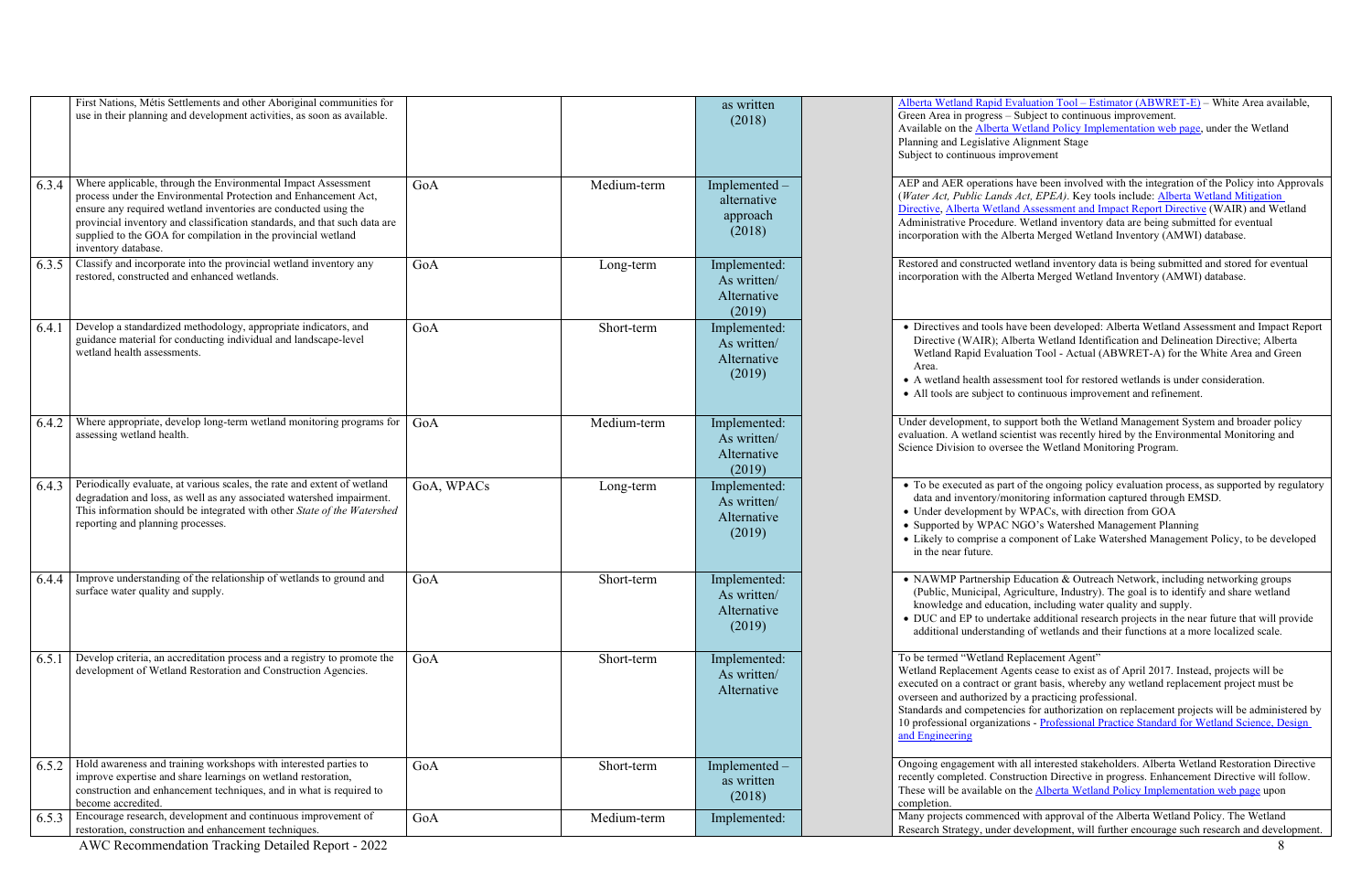|       |                                                                                                                                                                                                                                                                                      |                  |             | As written/<br>Alternative<br>(2019)                 | Priority of research project                                                                                                                                                 |
|-------|--------------------------------------------------------------------------------------------------------------------------------------------------------------------------------------------------------------------------------------------------------------------------------------|------------------|-------------|------------------------------------------------------|------------------------------------------------------------------------------------------------------------------------------------------------------------------------------|
| 6.5.4 | Provide users with the appropriate guidelines, and best practices for<br>restoring, constructing and enhancing functioning wetlands in natural<br>and working landscapes, particularly for areas of mining, urban<br>stormwater management, road-building and municipal development. | GoA              | Short-term  | Implemented:<br>As written/<br>Alternative<br>(2019) | As part of the Wetland M<br>Restoration, Construction<br>the Wetland Restoration,<br><b>Wetlands Best Managem</b><br>development by Ducks U                                  |
| 6.5.5 | Develop monitoring protocols for constructed and restored wetlands for<br>various landscapes.                                                                                                                                                                                        | GoA              | Medium-term | Implemented:<br>As written/<br>Alternative<br>(2019) | As part of the Wetland M<br>Monitoring Guide is plan<br>constructed from borrow                                                                                              |
| 6.5.6 | Ensure restoration, construction and enhancement guidelines and codes<br>of practices for various sectors are consistent with the overarching<br>policy goals and outcomes.                                                                                                          | GoA              | Medium-term | Implemented:<br>As written/<br>Alternative<br>(2019) | Clear and explicit guideli<br>deliverable of the provinc<br>EP is committed to devel<br>wetlands in the Province.                                                            |
| 6.6.1 | Encourage post-secondary institutions to provide opportunities for<br>undergraduate and graduate students to develop knowledge and<br>understanding of wetland functions and processes.                                                                                              | GoA              | Medium-term | Implemented:<br>As written/<br>Alternative<br>(2019) | DUC is currently piloting<br>the province.<br>Additional engagement w<br>Partnership.<br>The Competencies identi:<br>Practice Standard for We<br>education focus.            |
| 6.6.2 | Develop, facilitate and promote the use of professional educational<br>opportunities.                                                                                                                                                                                                | GoA              | Medium-term | Implemented -<br>alternative<br>approach<br>(2018)   | EP is working with DUC<br>including opportunities fo<br>Competencies required fo<br>organizations - Profession<br>Implementation of these<br>professional development        |
| 7.1.1 | Establish a process, criteria, tools and programs for identifying,<br>designating and protecting local, regional and provincial wetlands of<br>exceptional value.                                                                                                                    | GoA              | Immediate   | Implemented:<br>As written/<br>Alternative<br>(2019) | EP is working to elaborat<br>WSG) in identifying wetl<br>Wetland conservation/pro<br>contribution of multiple p<br>Engagement locally and a<br>organizations, and munic      |
| 7.1.2 | Where appropriate, investigate using statutory and policy tools to<br>designate wetlands of exceptional value for protection.                                                                                                                                                        | GoA              | Immediate   | Implemented<br>alternative<br>approach<br>(2018)     | As identified in Section 3<br>EP is working with depar<br>toward enabling and infor<br>Government Act, Alberta                                                               |
| 7.1.3 | Where wetlands suitable for protection have been identified on Crown<br>land, utilize existing tools to protect and identify these areas within<br>GOA databases (e.g. protective notation) so that developers, regulators<br>and approvals staff are aware of wetland status.       | GoA              | Short-term  | Implemented:<br>As written/<br>Alternative<br>(2019) | As identified in Section 3<br>Both the provincial wetla<br>are subject to continuous<br>of high function/value wi<br>information. This will hel<br>Training has been provide |
| 7.1.4 | When municipalities approve subdivision of land, use environmental<br>reserve dedications to protect wetlands of exceptional value in the<br>development area.                                                                                                                       | GoA, AUMA, AAMDC | Immediate   | Implemented<br>as written<br>(2018)                  | This is ultimately in the j<br>Government Act.<br>EP is working with munic<br>key decisions around wet                                                                       |

ects will need to be established to focus research in needed areas.

Ianagement System and the [Wetland Offset Program,](http://aep.alberta.ca/water/programs-and-services/wetlands/documents/WetlandOffsetProgramDescription-Sep2015.pdf) Wetland 1, Enhancement, and Securement Guides are planned to complement , Construction, Enhancement and Securement Directives. ent Practices Workshop Compendium or resource list of BMPs under Jnlimited Canada.

Aanagement System and the Wetland Offset Program, a Wetland nned. Alberta Transportation has piloted monitoring on wetlands pits.

ines for wetland restoration/construction/enhancement are a key cial Wetland Management System and th[e Wetland Offset Program.](http://aep.alberta.ca/water/programs-and-services/wetlands/documents/WetlandOffsetProgramDescription-Sep2015.pdf) loping BMPs and Codes of Practice for a range of activities impacting

a post-secondary wetland course through academic institutions in

with stakeholders is taking place through the Alberta NAWMP

The Competencies identified by the 10 professional organizations participating in Professional tland Science, Design and Engineering may form the basis for future

and NAWMP to advance wetland education on multiple fronts, ior professionals.

or wetland science will be administered by 10 professional nal Practice Standard for Wetland Science, Design and Engineering. competencies is expected to promote the establishment of more t opportunities for practitioners in the province.

te existing tools to support staff and partners (municipal, WPAC, lands of exceptional value.

otection is a key priority of the provincial policy, and will require the players to need to be identified and designated locally and regionally. regionally is ongoing through regional plans, watershed cipalities and associations.

 $\beta$  (bullets 3-6) and 4 of the [Alberta Wetland Mitigation Directive.](http://aep.alberta.ca/water/programs-and-services/wetlands/documents/AlbertaWetlandMitigationDirective-Jul2016.pdf) rtmental elements and key external partners (e.g., municipalities) towards and legislation (e.g., Municipal informing the use of existing tools and legislation (e.g., Municipal I Land Stewardship Act) in wetland conservation/protection.

 $\beta$  (bullets 1-3) and 4 of the [Alberta Wetland Mitigation Directive.](http://aep.alberta.ca/water/programs-and-services/wetlands/documents/AlbertaWetlandMitigationDirective-Jul2016.pdf) and inventory and the relative wetland value estimator (ABWRET-E) improvement, with the expectation that wetlands and wetland areas ill eventually be identifiable on the basis of remotely acquired lp drive the conservation/protection conversation. led to public lands officers on wetland avoidance and conservation.

jurisdiction of the municipality, as enabled under the Municipal

icipalities to develop the tools that will help municipal partners make tland conservation/protection, and to create the system for translation